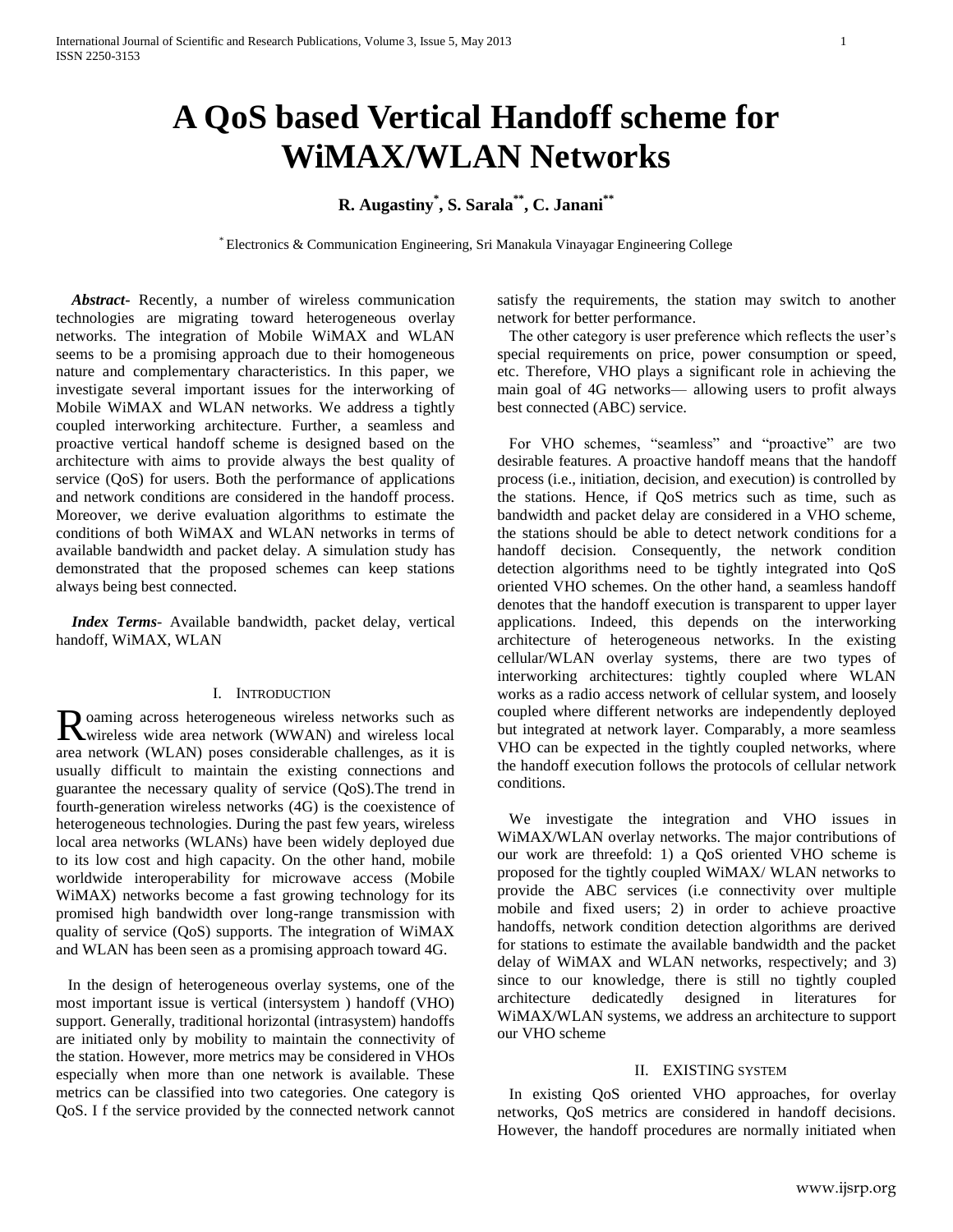the stations move across the border of WLANs. As a result, both the fixed stations and the mobile stations within overlapped areas cannot benefit from VHOs. This is the biggest disadvantage of the existing system

The main objective of the proposed algorithm is, to provide QoS service to both fixed and mobile networks.

# III. PROPOSED SYSTEM

 VHO could be initiated by two factors: mobility when a station moves out of the coverage of its connected network, and QoS when the connected network cannot satisfy the requirements. The Handoff does not take place immediately when the user enters into the child network. Only when the local connected network is proved to be working in a bad condition handoff decision process can be started. QoS parameters such as bandwidth and packet delay will be analyzed for the other network which is not serving (new child network), When the adequate values are met with handoff takes place.

 Therefore, the QoS-triggered handoffs should be designed with an objective to provide ABC services for both mobile and fixed stations .To achieve a proactive handoff, we design a VHO manager (VHOM) to control the whole handoff process, which works on the medium access control (MAC) layers of WiMAX and WLAN interfaces at the station comes the most crucial step for your research publication. Ensure the drafted journal is critically reviewed by your peers or any subject matter experts. Always try to get maximum review comments even if you are well confident about your paper.

#### *A. Service Evaluation and Handoff Initiation*

 Once an application is established at the station, VHOM will detect each packet of this application. Based on the delay sensitivity characteristics, the applications are classified into real-time applications and nonreal-time applications, respectively. Since a real-time application is sensitive to latency, both the throughput and packet delay of the traffic are measured. For a nonreal-time application, the amount of transmission data is more important, and then only the traffic throughput is measured. Here, the transmission direction of the application should be taken into account. For an uplink (UL) application, VHOM can record the moment that the packet arrives at the MAC layer buffer of the station and the moment that the packet is successfully transmitted by the connected network. Therefore, the calculated UL traffic throughput and packet delay can well reflect the performance of the local connected network (WiMAX or WLAN). If an UL application continually violates the QoS requirements for a given period, the handoff decision process will be started.

 For the downlink (DL) traffic, however, the station cannot obtain the time information that the packet arrives at base station (BS) or access point (AP), and then an end-to-end delay will be calculated in this case rather than the delay purely introduced by the local connected network. Meanwhile, if it is the DL traffic throughput or packet delay violates the QoS requirements, the poor performance may be introduced by the local connected network or by other networks on the path between two end nodes of this application. To avoid performing an unnecessary VHO within the local network, VHOM needs to evaluate the conditions of the local connected network first in this case. Only when the local connected network is proved to be working in a bad condition, the following handoff decision process can be started

#### *B. Network Condition Detection and Handoff Decision*

 In this phase, a decision of whether to perform a VHO will be made by VHOM. The main work is to decide whether the conditions of the other network that is not serving the station can satisfy the QoS requirements. The flowchart is shown in Fig. 1 with the used parameters listed in Table 1. The available bandwidth of the network is evaluated first.If the calculated result is larger than the threshold and a real-time application is running on the station, the average



Fig. 1. The QoS-triggered VHO decision algorithm.

**TABLE 1** Parameters Used in VHO Decision Algorithm

| APP                                                 | current application                       |
|-----------------------------------------------------|-------------------------------------------|
| $BW_d/BW_u/BW$                                      | estimated available bandwidth of DL       |
|                                                     | WiMAX/UL WiMAX/WLAN                       |
| Thr_a_r/ Thr_a_r/ Thr_r                             | threshold for the available bandwidth of  |
|                                                     | DL WiMAX/UL WiMAX/WLAN                    |
| ta/tu/t                                             | estimated average packet delay of DL      |
|                                                     | WiMAX/UL WiMAX/WLAN                       |
| Pd <sub>dI</sub> /Pd <sub>uI</sub> /Pd <sub>I</sub> | threshold for the average packet delay of |
|                                                     | DL WIMAX/UL WiMAX/WLAN                    |

packet delay of the network will be further estimated. If the other network is WLAN, the network conditions are estimated based on the total radio resource since the medium of WLAN is contended by all stations including AP. But in WiMAX networks, the radio resource has been allocated into a DL portion and an UL portion, which allows the network conditions be evaluated for DL and UL, separately. Therefore, only when both the DL and UL network conditions satisfy the requirements, a decision of handoff to WiMAX can be made.

 To make an effective handoff, it is required that the conditions of the target network must be good enough. This is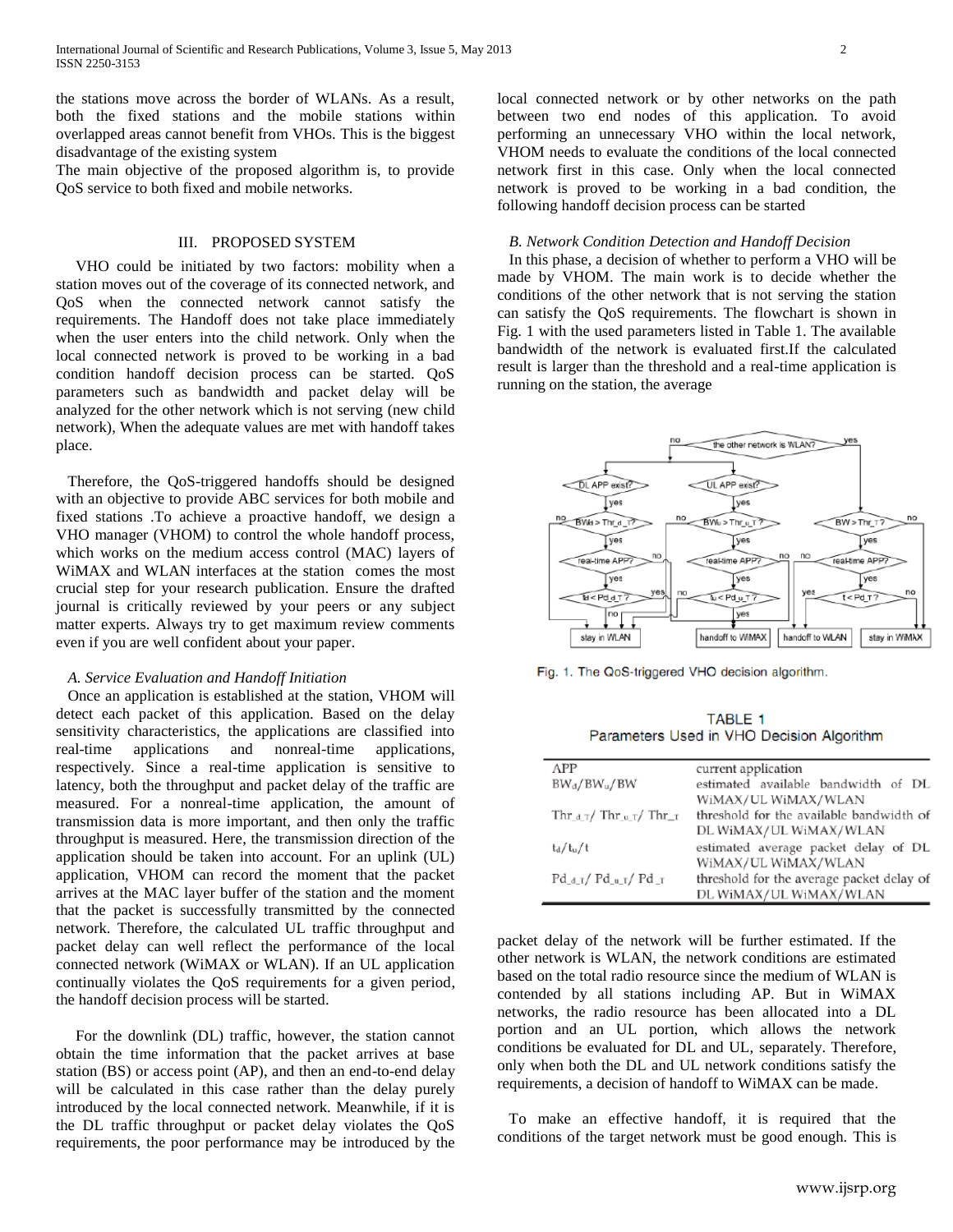guaranteed by accurately estimating the network conditions and setting suitable thresholds. We have designed novel algorithms for both WiMAX and WLAN networks to detect the network conditions in terms of the available bandwidth and the packet delay, By the proposed scheme, it is required that the thresholds for evaluating the available bandwidth (i.e., Thr\_d\_T;Thr\_u\_T and Thr\_T) should not be less than the total throughput of the corresponding applications. Meanwhile, the thresholds for the packet delay (i.e., Pd\_d\_T;Pd\_u\_T and Pd\_T) should not be larger than the required lowest packet delay for the corresponding applications.

# *C. Handoff Execution*

 Once a decision of handoff to the other network is made, VHOM needs to transfer current connections at the station to the target network. Under the tightly coupled architecture, AP connects to the central gateway called ASNGW in the access service network (ASN) of WiMAX, just as its overlay BS. Therefore, AP belongs to the same sub network at IP layer with its overlay BS. As a result, the IP address of the station needs not to be changed after a VHO, which makes a MAC layer handoff possible. Based on this consideration, we deploy an address resolution protocol (ARP) method to execute VHOs.

 When a handoff decision is made, VHOM issues a gratuitous ARP message which will be transmitted by the target interface at the station. The message conveys the IP address of the station and the MAC address of the target interface. The AP or BS in the target network relays the message to ASN GW, which then updates its ARP cache by binding the IP address with the MAC address contained in the message. Then, ASN GW issues an ARP reply message to the station. Hereafter, the data packets destined to the station will be transferred by ASN GW via the newly selected network.

# IV. PROPOSED ESTIMATION ALGORITHMS

 The available bandwidth of a link equals to the difference between total capacity and the traffic load over the link. Usually, when the modulation and coding methods are known, the total capacity can be calculated. Therefore, the key idea of estimation is to find the utilization information of the link.

#### A. *Estimation in WiMAX*

 Mobile WiMAX is specified by IEEE 802.16e standard which uses orthogonal frequency division multiple access (OFDMA) technique. Both the time division duplexing (TDD) and frequency division duplexing (FDD) are supported by IEEE 802.16e.In the standard, an adaptive split between DL and UL subframes are allowed. But it is usually fixed or remained unchanged for a long period inpractical applications. Hence, we take the fixed split case as an example for analysis

# *1) Available Bandwidth Estimation*

 By the OFDMA technique, the bandwidth is allocated in the form of data bursts where an integer number of slots are included. The BS determines the number of DL and UL slots that a station obtains in one frame, and then broadcasts the resource allocation results through DL-MAP and UL-MAP messages at the beginning of each DL subframe.

 Therefore, the station can easily obtain the utilization of WiMAX link by aggregating the number of allocated slots stated in DLMAP/UL-MAP messages. Let AASd and AASu denote the number of allocated DL/UL slots in one frame, which are averaged from n frames.Tf; Tdf , and Tuf denote the duration of a frame, a DL subframe, and an UL subframe, respectively. Then, the available bandwidth in DL and UL can be calculated by

$$
\begin{cases}\nB_d = \left(1 - \frac{AAS_d}{s_d}\right) \frac{\delta_d s_d}{T_f} \\
B_u = \left(1 - \frac{AAS_u}{s_u}\right) \frac{\delta_u s_u}{T_f}\n\end{cases}
$$

Where  $S_d(S_u)$  denotes the total slots in a DL(UL) subframe.

# *2)Packet Delay Estimation*

 We define the packet delay as the latency from the time that the packet arrives at the MAC layer buffer to the time that the packet is successfully transmitted. We divide the total delay into four components for analysis

$$
t = t_s + t_a + t_m + t_{\rm i}
$$

The scheduling delay **ts** is taken from the moment the packet arrives at the MAC layer buffer, to the moment this arrival information is obtained by BS. The queuing delay **tq** is the time to be waited for the beginning of the frame allocated for transmitting the packet. The mapping delay **tm** is taken from the beginning of the allocated frame to the first time slot appointed to the station.The transmission delay **tt** is the time required to transmit the packet.

#### B. *Evaluation of proposed VHO scheme*

 On the proposed VHO scheme, we have conducted simulations in an interworking system which consists of one WiMAX network and two overlapped WLANs, as shown in Fig 2.

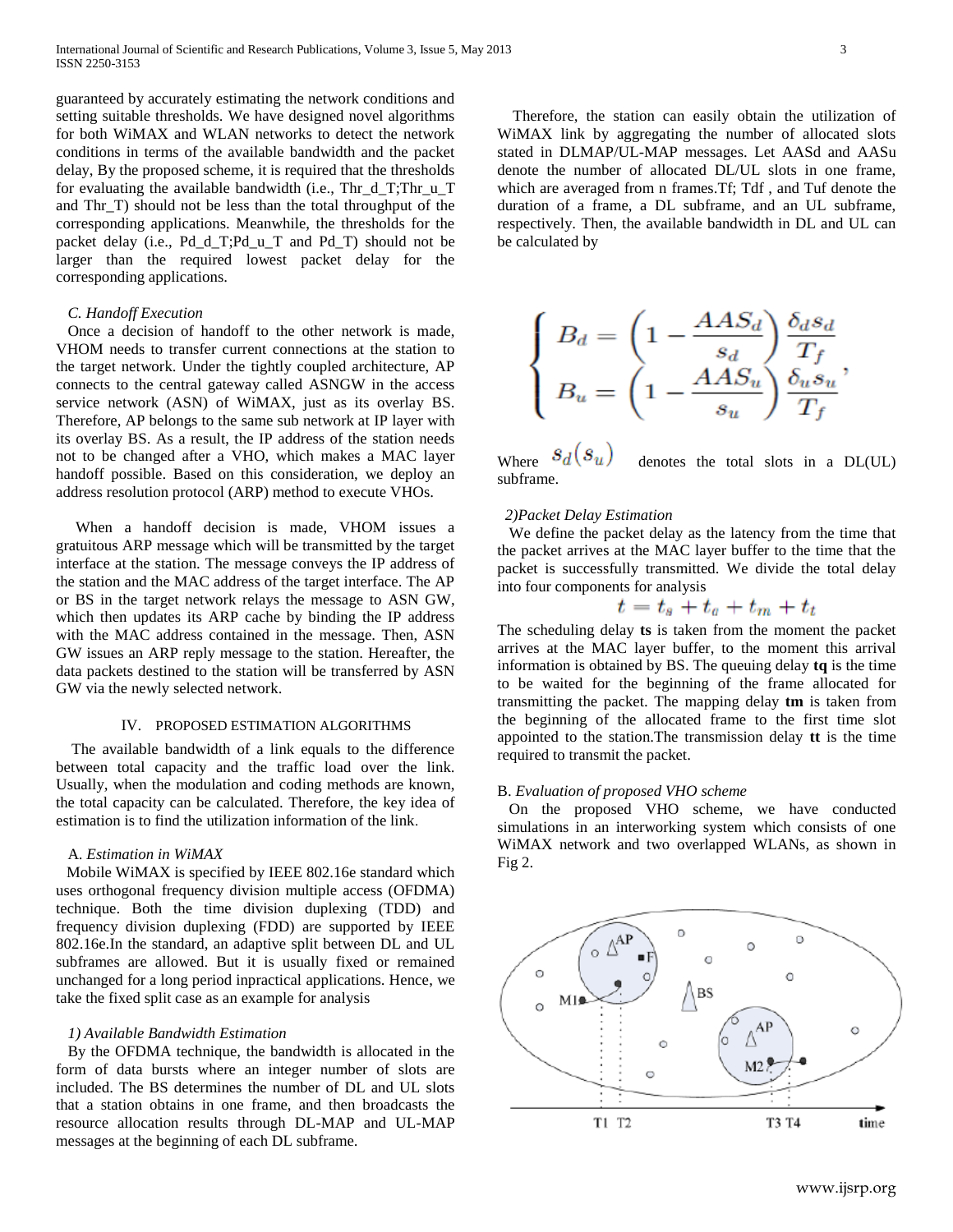#### Fig.2. Simulation topology forWiMAX/WLAN interworking system

 We have compared our proposed VHOM scheme with one reference scheme that is based on mobility factor.when the mobile node detects the presence of other network handoff takes place.

#### *1)For Mobile Stations*

 We have performed simulation study for mobile station. In that scenario, a mobile station M1 moved toward an overlapped region as shown in Fig. 2. There was an UL connection running at M1 which was a nonreal-time variable bit rate (VBR) application with an expected throughput of 800 kbps. Initially, the VHO found that the average throughput of the application fell below the accepted 600 kbps.

 But there was no other network available at that time. At the moment of T1, a WLAN network was found, and then a handoff was executed by the reference scheme immediately. But By our scheme, VHOM initiated the available bandwidth estimation process first. To guarantee the conditions of WLAN sufficiently good, Thr T was set to be 900 kbps. The estimated available bandwidth could not satisfy this requirement until T2, and then a handoff was performed at T2 as shown in Fig. 3a.



Fig 3.a Throughput comparison in the movement scenario.



Fig 3.b Packet delay comparison in the fixed scenario

#### *4.2.2For Fixed Stations*

 In the simulation, a station F located in an overlapped region without movements, which worked with a real-time constant bit rate (CBR) application. The expected throughput was 500 kbps with a threshold of 450 kbps. The accepted end-to-end packet delay is 20 ms. Initially, the station was served by the WLAN. At around 27 ms, the average end-to-end delay detected by VHOM could not fulfill the requirement for three times although the throughput was fairly well. By the VHOM scheme, the condition of the WLAN was evaluated first.

 The result showed that the latency introduced by the WLAN operations exceeded the 8 ms, which is the threshold. Then, the VHOM began to estimate the status of the WiMAX network. At about 30 ms, a decision of handoff was made based on the fact that conditions of the WiMAX network could satisfy the requirements. The and end-to-end packet delay obtained by the schemes have been compared and shown in Fig. 3. The reference scheme could not initiate handoffs for the fixed stations. The results show that a much lower packet delay and more stable throughput can be obtained by the proposed VHOM scheme.

#### V. CONCLUSION

 In this paper, we investigate several important issues for the interworking of WiMAX and WLAN networks. We address a tightly coupled interworking architecture as the platform of our scheme. Based on the tightly coupled architecture, we propose a novel seamless and proactive VHOM scheme for stations to control the vertical handoff operations in the interworking networks, which aims to provide ABC service for both mobile users and fixed users. In order to make stations be able to proactively evaluate network conditions for making handoff decisions, we develop algorithms to estimate the available bandwidth and packet delay in WiMAX and WLAN, respectively. By the simulation experiments, we have proven the feasibility and effectiveness of our proposed schemes.

#### ACKNOWLEDGMENT

 The preferred spelling of the word "acknowledgment" in American English is without an "e" after the "g." Use the singular heading even if you have many acknowledgments.

#### **REFERENCES**

[1] M.J. Kim, S.W. Son, and B.H. Rhee, "QoS Based Provisioning Vertical Handover between IEEE 802.11 and 802.16," Proc. 11th Int'l Conf. Advanced Comm. Technology (ICACT), pp. 1415-1418, Feb. 2009

[2] A.V. Garmonov et al., "QoS-Oriented Intersystem Handover between IEEE 802.11b and Overlay Networks," IEEE Trans.Vehicular Technology, vol. 57, no. 2, pp. 1142-1154, Mar. 2008.

[3] S.F. Yang and J.S. Wu, "Handoff Management Schemes acrossHybrid WiMAX and Wi-Fi Networks," Proc. IEEE TENCON,pp. 680-683, 2007.

[4] J.J.J. Roy, V. Vaidehi, and S. Srikanth, "Always Best-Connected QoS Integration Model for the WLAN, WiMAX Heterogeneous Network," Proc. First Int'l Conf. Industrial and Information Systems (ICIIS), pp. 361-366, Aug. 2006.